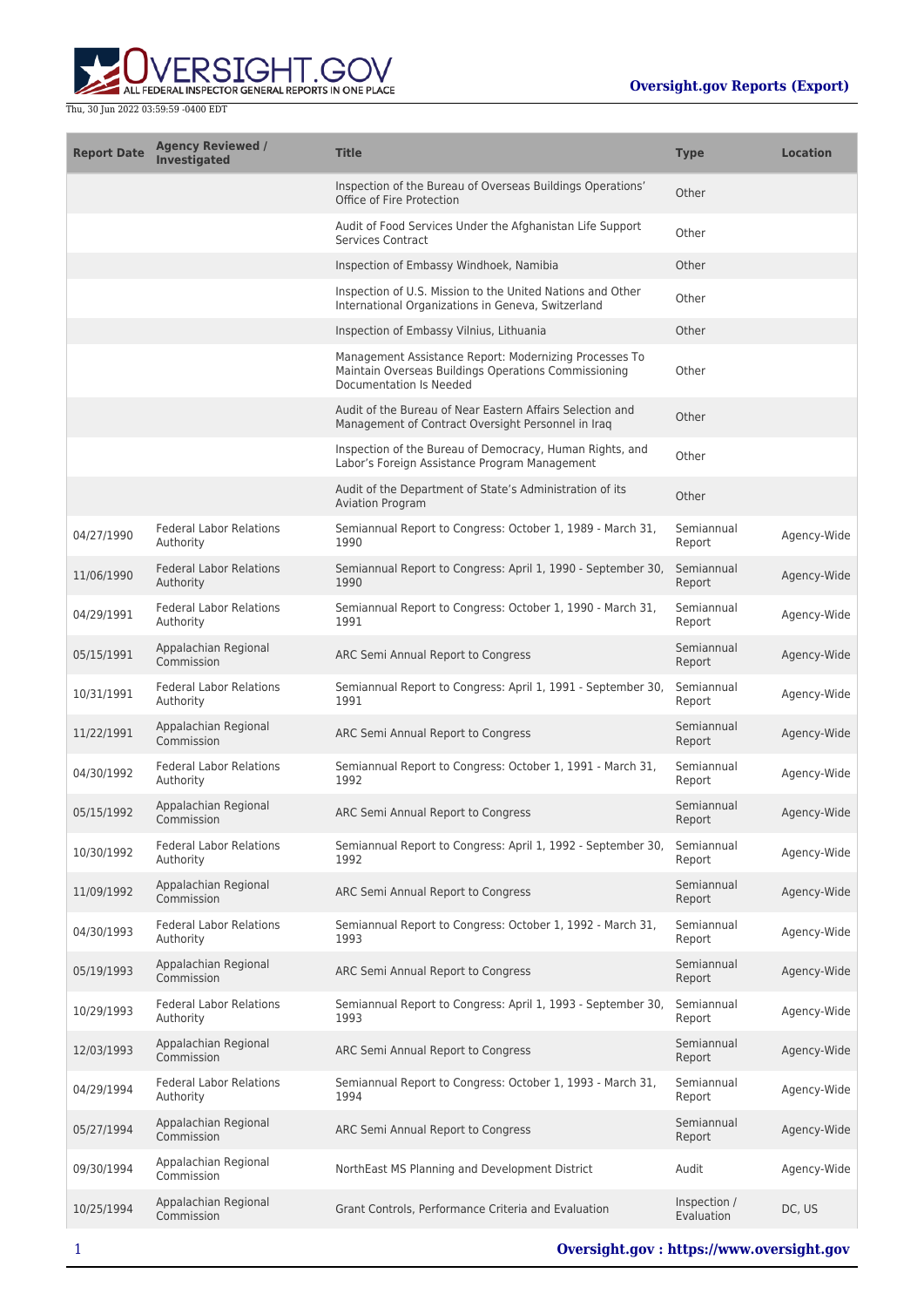# **Oversight.gov Reports (Export)**



| <b>Report Date</b> | <b>Agency Reviewed /</b><br><b>Investigated</b> | <b>Title</b>                                                         | <b>Type</b>                | <b>Location</b> |
|--------------------|-------------------------------------------------|----------------------------------------------------------------------|----------------------------|-----------------|
| 10/26/1994         | <b>Federal Labor Relations</b><br>Authority     | Semiannual Report to Congress: April 1, 1994 - September 30,<br>1994 | Semiannual<br>Report       | Agency-Wide     |
| 10/27/1994         | Appalachian Regional<br>Commission              | Regional Tourism Initiative                                          | Review                     | KY, US          |
| 12/05/1994         | Appalachian Regional<br>Commission              | I-1 Visa Waiver - MD                                                 | Inspection /<br>Evaluation | MD, US          |
| 12/05/1994         | Appalachian Regional<br>Commission              | ARC Semi Annual Report to Congress                                   | Semiannual<br>Report       | Agency-Wide     |
| 12/08/1994         | Appalachian Regional<br>Commission              | J-1 Visa Waiver - VA                                                 | Inspection /<br>Evaluation | VA, US          |
| 12/08/1994         | Appalachian Regional<br>Commission              | J-1 Visa Waiver - WV                                                 | Inspection /<br>Evaluation | WV, US          |
| 12/19/1994         | Appalachian Regional<br>Commission              | J-1 Visa Waiver - WV                                                 | Inspection /<br>Evaluation | WV, US          |
| 12/21/1994         | Appalachian Regional<br>Commission              | Review of the Research Foundation of State University of NY          | Review                     | NY, US          |
| 12/23/1994         | Appalachian Regional<br>Commission              | J-1 Visa Waiver - WV                                                 | Review                     | WV, US          |
| 01/04/1995         | Appalachian Regional<br>Commission              | WV Department of Commerce Labor and Environmental<br>Resources       | Audit                      | Agency-Wide     |
| 02/22/1995         | Appalachian Regional<br>Commission              | Consolidated Technical Assistance Grant - AL                         | Audit                      | AL, US          |
| 03/07/1995         | Appalachian Regional<br>Commission              | J-1 Visa Waiver - AL                                                 | Inspection /<br>Evaluation | AL, US          |
| 03/08/1995         | Appalachian Regional<br>Commission              | LEED Grant - Economic Development Institute                          | Audit                      | AL, US          |
| 03/09/1995         | Appalachian Regional<br>Commission              | J-1 Visa Waiver - AL                                                 | Inspection /<br>Evaluation | AL, US          |
| 03/28/1995         | Appalachian Regional<br>Commission              | Enterprise Development Program                                       | Audit                      | PA, US          |
| 03/28/1995         | Appalachian Regional<br>Commission              | Upper Catawba River Basin Water Quality Program                      | Audit                      | NC, US          |
| 03/28/1995         | Appalachian Regional<br>Commission              | <b>SEDA - Council of Governments</b>                                 | Audit                      | PA, US          |
| 03/28/1995         | Appalachian Regional<br>Commission              | Buckeye Hills-Hocking Valley Regional Development                    | Audit                      | OH, US          |
| 03/28/1995         | Appalachian Regional<br>Commission              | OH Valley Regional Development Commission                            | Audit                      | OH, US          |
| 03/28/1995         | Appalachian Regional<br>Commission              | NC Western Piedmont Council of Government                            | Audit                      | NC, US          |
| 03/28/1995         | Appalachian Regional<br>Commission              | SC Appalachian Council of Governments - RLF                          | Audit                      | SC, US          |
| 03/31/1995         | Appalachian Regional<br>Commission              | MS Resource Center Development Project                               | Audit                      | MS, US          |
| 03/31/1995         | Appalachian Regional<br>Commission              | Business Development RLF - SC                                        | Audit                      | Agency-Wide     |
| 03/31/1995         | Appalachian Regional<br>Commission              | Seneca Trail Resource Conservation and Development Council Review    |                            | NY, US          |
| 04/12/1995         | Appalachian Regional<br>Commission              | Excellence Project at Dalton High School                             | Audit                      | GA, US          |
| 04/25/1995         | Appalachian Regional<br>Commission              | Dental Care for Appalachia Children                                  | Audit                      | KY, US          |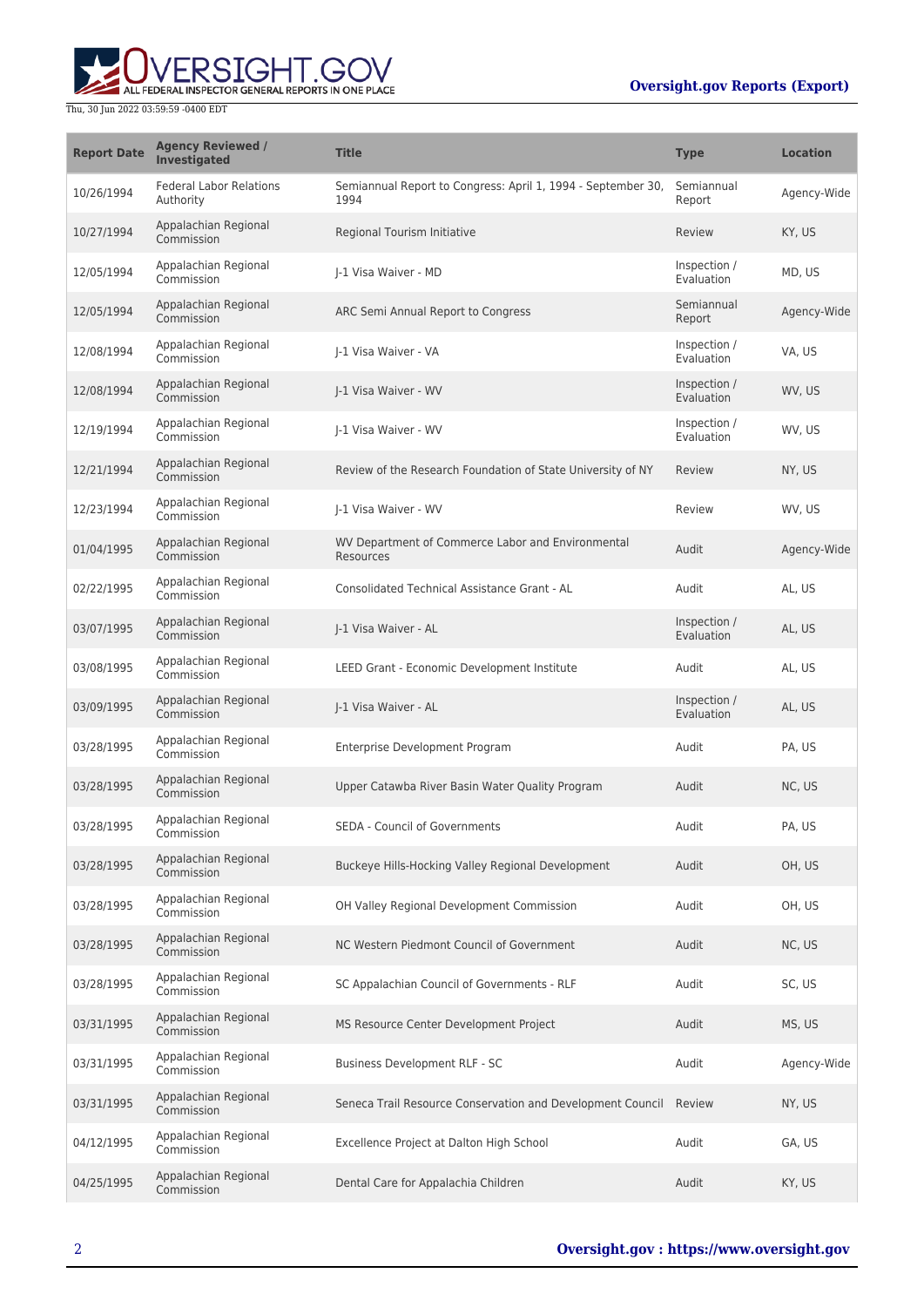# **Oversight.gov Reports (Export)**



| <b>Report Date</b> | <b>Agency Reviewed /</b><br><b>Investigated</b> | <b>Title</b>                                                                            | <b>Type</b>                | <b>Location</b> |
|--------------------|-------------------------------------------------|-----------------------------------------------------------------------------------------|----------------------------|-----------------|
| 04/27/1995         | Appalachian Regional<br>Commission              | Western MD Multi Bank Community Development Corporation                                 | Audit                      | MD, US          |
| 04/27/1995         | Appalachian Regional<br>Commission              | Western MD Community College Video Network                                              | Audit                      | MD, US          |
| 04/27/1995         | Appalachian Regional<br>Commission              | Tri-County Council for Western MD                                                       | Audit                      | MD, US          |
| 04/28/1995         | Appalachian Regional<br>Commission              | Building the Economic Cornerstone of WV                                                 | Review                     | WV, US          |
| 04/28/1995         | <b>Federal Labor Relations</b><br>Authority     | Semiannual Report to Congress: October 1, 1994 - March 31,<br>1995                      | Semiannual<br>Report       | Agency-Wide     |
| 05/01/1995         | Appalachian Regional<br>Commission              | Controls over Contracts/Grants with Expired Performance<br>Periods                      | Review                     | DC, US          |
| 05/02/1995         | Appalachian Regional<br>Commission              | NC Department of Administration - Consolidated Technical<br><b>Assistance Grant</b>     | Audit                      | NC, US          |
| 05/08/1995         | Appalachian Regional<br>Commission              | Review of Hindman Settlement School                                                     | Review                     | KY, US          |
| 05/18/1995         | Appalachian Regional<br>Commission              | ARC Semi Annual Report to Congress                                                      | Semiannual<br>Report       | Agency-Wide     |
| 06/05/1995         | Appalachian Regional<br>Commission              | Infrastructure Development for the 21st Century                                         | Audit                      | VA, US          |
| 06/20/1995         | Appalachian Regional<br>Commission              | Review of TN Center for Research and Development                                        | Review                     | TN, US          |
| 06/30/1995         | Appalachian Regional<br>Commission              | Full Time School/Summer Tutorial Program for Dyslexic<br><b>Students</b>                | Review                     | KY, US          |
| 07/11/1995         | Appalachian Regional<br>Commission              | NY State Summer Institutes Grant                                                        | Review                     | NY, US          |
| 08/01/1995         | Appalachian Regional<br>Commission              | <b>WV Telelearning Network</b>                                                          | Audit                      | WV, US          |
| 08/25/1995         | Appalachian Regional<br>Commission              | Review of Friendship House Inc.                                                         | Review                     | GA, US          |
| 09/25/1995         | Appalachian Regional<br>Commission              | Review of TN Department of Education Adult Literacy                                     | Review                     | Agency-Wide     |
| 09/26/1995         | Appalachian Regional<br>Commission              | Review of Ohio Department of Development, Appalachian<br>Industrial Re-training Project | Review                     | OH, US          |
| 09/28/1995         | Appalachian Regional<br>Commission              | Review of Health Care Information                                                       | Review                     | OH, US          |
| 09/30/1995         | Appalachian Regional<br>Commission              | Flexible Manufacturing Networks                                                         | Review                     | Agency-Wide     |
| 10/10/1995         | Appalachian Regional<br>Commission              | Review of Seedling Grants Program                                                       | Audit                      | KY, US          |
| 10/10/1995         | Appalachian Regional<br>Commission              | TN Department of Economic and Community Devlopment                                      | Audit                      | TN, US          |
| 11/03/1995         | Appalachian Regional<br>Commission              | ARC Semi Annual Report to Congress                                                      | Semiannual<br>Report       | Agency-Wide     |
| 11/29/1995         | Appalachian Regional<br>Commission              | RLF Enterprise Development Grants and Regional Incubator<br>Grant                       | Review                     | Agency-Wide     |
| 11/30/1995         | Appalachian Regional<br>Commission              | Rural Health Care Expansion Project                                                     | Review                     | WV, US          |
| 12/13/1995         | Appalachian Regional<br>Commission              | <b>Consolidated Technical Assistance Grant - NY</b>                                     | Audit                      | NY, US          |
| 12/15/1995         | Appalachian Regional<br>Commission              | J-1 Visa Waiver - KY                                                                    | Inspection /<br>Evaluation | KY, US          |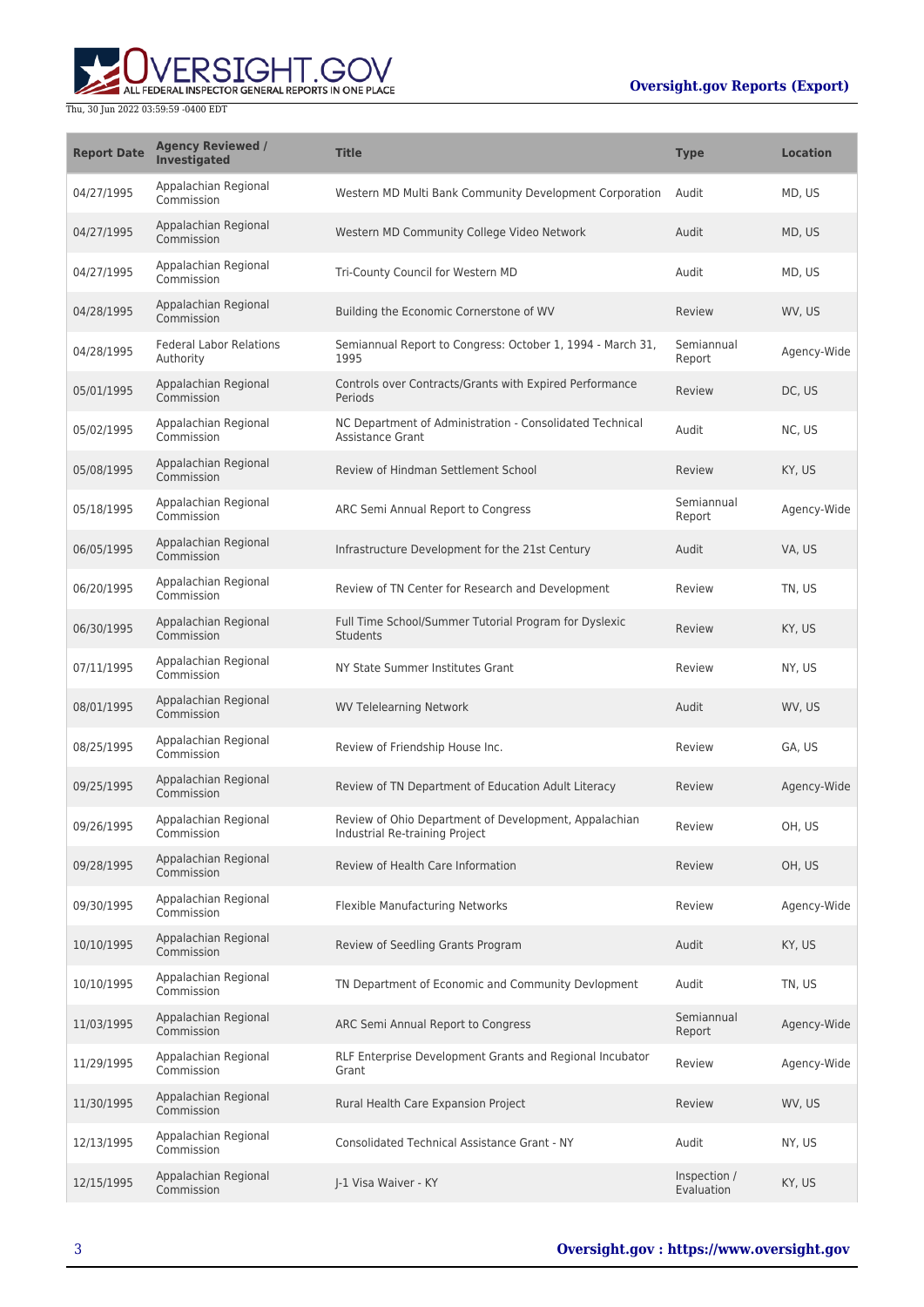

| <b>Report Date</b> | <b>Agency Reviewed /</b><br><b>Investigated</b> | <b>Title</b>                                                                                                         | <b>Type</b>                | <b>Location</b>                  |
|--------------------|-------------------------------------------------|----------------------------------------------------------------------------------------------------------------------|----------------------------|----------------------------------|
| 12/15/1995         | Appalachian Regional<br>Commission              | I-1 Visa Waiver - WV                                                                                                 | Inspection /<br>Evaluation | WV, US                           |
| 12/18/1995         | Appalachian Regional<br>Commission              | I-1 Visa Waiver - Survey Selected Health Care Providers                                                              | Inspection /<br>Evaluation | Agency-Wide                      |
| 12/20/1995         | Appalachian Regional<br>Commission              | I-1 Visa Waiver - KY                                                                                                 | Inspection /<br>Evaluation | KY, US                           |
| 12/21/1995         | Appalachian Regional<br>Commission              | Appalachian Workforce Development Project                                                                            | Audit                      | PA, US                           |
| 01/02/1996         |                                                 | 1993 CROP DISASTER PAYMENTS - BROOKS/JIM HOGG COS.,<br>TX                                                            | Audit                      |                                  |
| 01/02/1996         | Appalachian Regional<br>Commission              | Memorandum Report on ARC Travel Vouchers and<br><b>Reimbursement Calculations</b>                                    | Inspection /<br>Evaluation | DC, US                           |
| 01/17/1996         | Appalachian Regional<br>Commission              | Enhancing Manufacturing Competitiveness in Appalachia                                                                | Audit                      | OH, US                           |
| 02/28/1996         | Appalachian Regional<br>Commission              | Review of Onan Corporation Employee Training Program                                                                 | Audit                      | AL, US                           |
| 03/21/1996         | Appalachian Regional<br>Commission              | Response to Survey on Grantee Claims Processing                                                                      | Inspection /<br>Evaluation | DC, US                           |
| 03/22/1996         | Appalachian Regional<br>Commission              | Interim Survey Report of ARC Grants Awarded for Industrial<br>Park Site Improvements                                 | Inspection /<br>Evaluation | Agency-Wide                      |
| 03/26/1996         | Appalachian Regional<br>Commission              | Report on Research Foundation of SUNY Regional<br>Development Initiative to Enhance Manufacturing<br>Competitiveness | Review                     | NY, US                           |
| 03/27/1996         | Appalachian Regional<br>Commission              | Three River Waste Management Authority                                                                               | Audit                      | MS, US                           |
| 03/29/1996         | Appalachian Regional<br>Commission              | I-1 Visa Waiver - SC                                                                                                 | Inspection /<br>Evaluation | SC, US                           |
| 04/03/1996         | Appalachian Regional<br>Commission              | J-1 Visa Waiver - SC                                                                                                 | Inspection /<br>Evaluation | SC, US                           |
| 04/03/1996         | Appalachian Regional<br>Commission              | Cullman Water Reservoir Project                                                                                      | Audit                      | AL, US                           |
| 04/19/1996         | Appalachian Regional<br>Commission              | Review of Interactive Distance Learning Network                                                                      | Audit                      | AL, US                           |
| 04/29/1996         | <b>Federal Labor Relations</b><br>Authority     | Semiannual Report to Congress: October 1, 1995 - March 31,<br>1996                                                   | Semiannual<br>Report       | Agency-Wide                      |
| 05/01/1996         | Appalachian Regional<br>Commission              | Immunization Outreach Program for Appalachian Children                                                               | Audit                      | SC, US                           |
| 05/02/1996         | Appalachian Regional<br>Commission              | <b>Consolidated Technical Assistance Grant - MS</b>                                                                  | Audit                      | $\cdot$ MS, US<br>$\cdot$ MS, US |
| 05/05/1996         | Appalachian Regional<br>Commission              | Financial Statements and Single Audit Review - North Central<br><b>PA</b>                                            | Inspection /<br>Evaluation | Agency-Wide                      |
| 05/15/1996         | Appalachian Regional<br>Commission              | WV Rural Development Council Empowerment Zone &<br><b>Enterprise Communities Program</b>                             | Audit                      | WV, US                           |
| 05/15/1996         | Appalachian Regional<br>Commission              | Kanawha County Schools Regulatory Training Center                                                                    | Audit                      | WV, US                           |
| 05/15/1996         | Appalachian Regional<br>Commission              | Alliance for the Arts                                                                                                | Audit                      | WV, US                           |
| 05/17/1996         | Appalachian Regional<br>Commission              | ARC Semi Annual Report to Congress                                                                                   | Semiannual<br>Report       | Agency-Wide                      |
| 05/29/1996         | Appalachian Regional<br>Commission              | ARC Memorandums of Understanding and Agreement                                                                       | Review                     | Agency-Wide                      |
| 06/14/1996         | Appalachian Regional<br>Commission              | NC Department of Human Resources                                                                                     | Audit                      | NC, US                           |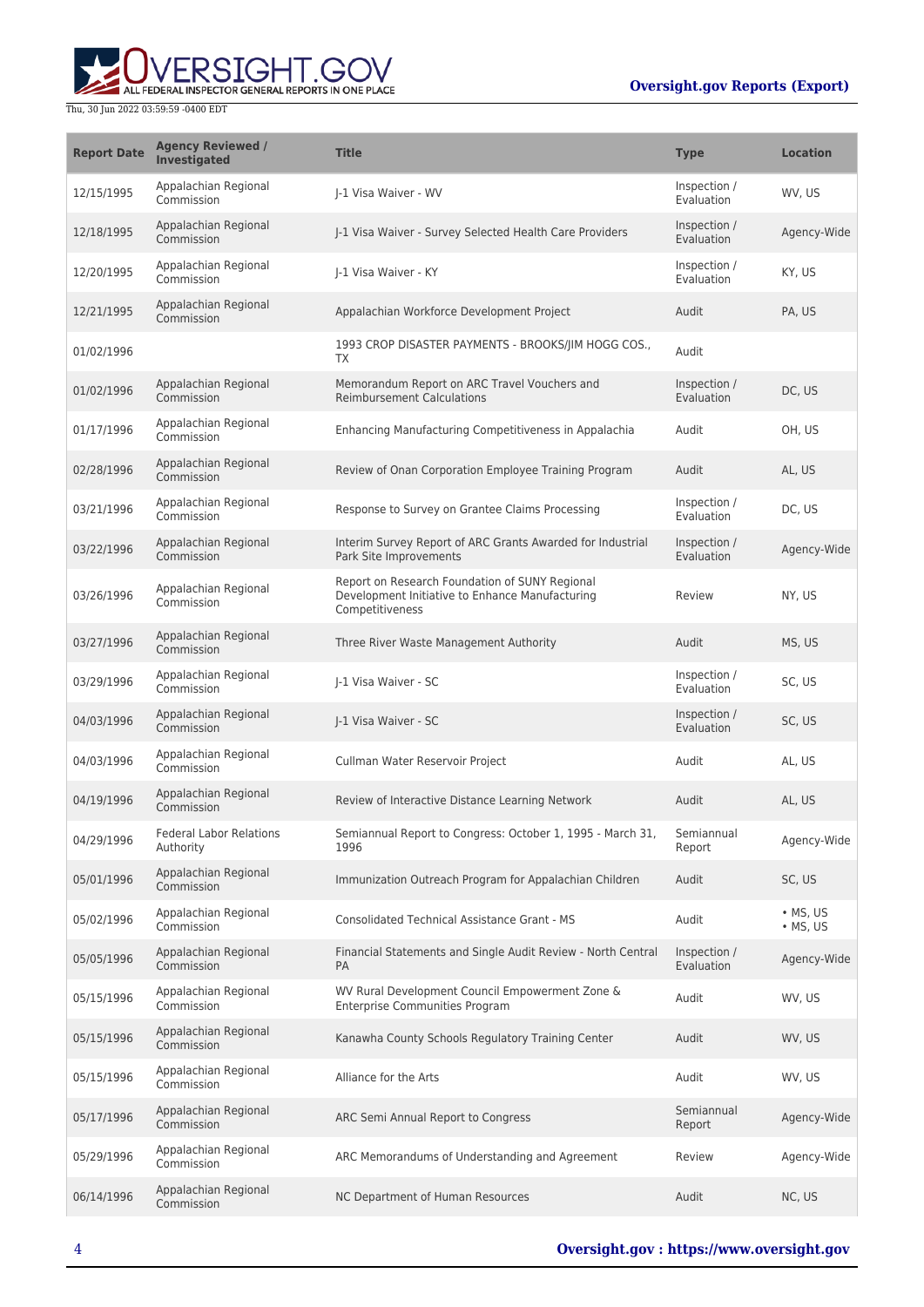

| <b>Report Date</b> | <b>Agency Reviewed /</b><br>Investigated | <b>Title</b>                                                                                      | <b>Type</b>                | <b>Location</b>                  |
|--------------------|------------------------------------------|---------------------------------------------------------------------------------------------------|----------------------------|----------------------------------|
| 07/12/1996         | Appalachian Regional<br>Commission       | Towns County Drop-out Prevention Project                                                          | Audit                      | GA, US                           |
| 07/19/1996         | Appalachian Regional<br>Commission       | Murray County Apprenticeship Program                                                              | Audit                      | GA, US                           |
| 07/25/1996         | Appalachian Regional<br>Commission       | Volunteers for Communities Program                                                                | Audit                      | VA, US                           |
| 07/30/1996         | Appalachian Regional<br>Commission       | Consolidated Technical Assistance Grant - PA                                                      | Audit                      | PA, US                           |
| 07/31/1996         | Appalachian Regional<br>Commission       | Whitfield County Apprenticeship Program                                                           | Audit                      | GA, US                           |
| 07/31/1996         | Appalachian Regional<br>Commission       | <b>Review of Status of Service Contracts</b>                                                      | Review                     | DC, US                           |
| 08/01/1996         | Appalachian Regional<br>Commission       | Controls over Contracts/Grants with Expired Performance<br>Periods                                | Review                     | DC, US                           |
| 08/02/1996         | Appalachian Regional<br>Commission       | I-1 Visa Waiver - GA                                                                              | Inspection /<br>Evaluation | GA, US                           |
| 08/16/1996         | Appalachian Regional<br>Commission       | Southern Technology Council                                                                       | Review                     | Agency-Wide                      |
| 08/16/1996         | Appalachian Regional<br>Commission       | Southern Growth Policies Board                                                                    | Audit                      | Agency-Wide                      |
| 08/16/1996         | Appalachian Regional<br>Commission       | Southern Technology Council                                                                       | Review                     | Agency-Wide                      |
| 08/27/1996         | Appalachian Regional<br>Commission       | Digitization of Cadastral Maps                                                                    | Review                     | VA, US                           |
| 08/27/1996         | Appalachian Regional<br>Commission       | Southern Tier East Regional Development Board - NY                                                | Audit                      | NY, US                           |
| 08/28/1996         | Appalachian Regional<br>Commission       | MD Department of Business and Economic Development                                                | Audit                      | MD, US                           |
| 08/28/1996         | Appalachian Regional<br>Commission       | Report of Applying Agreed-Upon Procedures - MD Department<br>of Business and Economic Development | Audit                      | MD, US                           |
| 08/30/1996         | Appalachian Regional<br>Commission       | LDD and the Multi-County Shared and Distributed GIS System                                        | Audit                      | VA, US                           |
| 09/08/1996         |                                          | EMERGENCY FEED PROGRAM IN TEXAS                                                                   | Audit                      |                                  |
| 09/11/1996         | Appalachian Regional<br>Commission       | Report of Applying Agreed-Upon Procedures - Concord College Audit                                 |                            | WV. US                           |
| 09/17/1996         | Appalachian Regional<br>Commission       | Local Affiliate Matching Grant Program                                                            | Audit                      | KY, US                           |
| 09/23/1996         | Appalachian Regional<br>Commission       | Memorandum Report on the Review of the Regional VI<br>Planning and Development Council            | Audit                      | WV, US                           |
| 09/30/1996         | Appalachian Regional<br>Commission       | I-1 Visa Waiver - MS                                                                              | Inspection /<br>Evaluation | $\cdot$ TN, US<br>$\cdot$ TN, US |
| 09/30/1996         | Appalachian Regional<br>Commission       | America's Scenic Triangle Tourism Inititative                                                     | Audit                      | TN, US                           |
| 09/30/1996         | Appalachian Regional<br>Commission       | Enterprise Development Program                                                                    | Audit                      | PA, US                           |
| 09/30/1996         | Appalachian Regional<br>Commission       | Accelerated Grinder Trainer Program                                                               | Audit                      | PA, US                           |
| 09/30/1996         | Appalachian Regional<br>Commission       | Administrative Grant and Enterprise Development Grant                                             | Audit                      | PA, US                           |
| 10/01/1996         | Appalachian Regional<br>Commission       | Review of Jesse Owens Memorial Park Project                                                       | Review                     | AL, US                           |
| 10/10/1996         | Appalachian Regional<br>Commission       | Review of Tourism Project                                                                         | Audit                      | MS, US                           |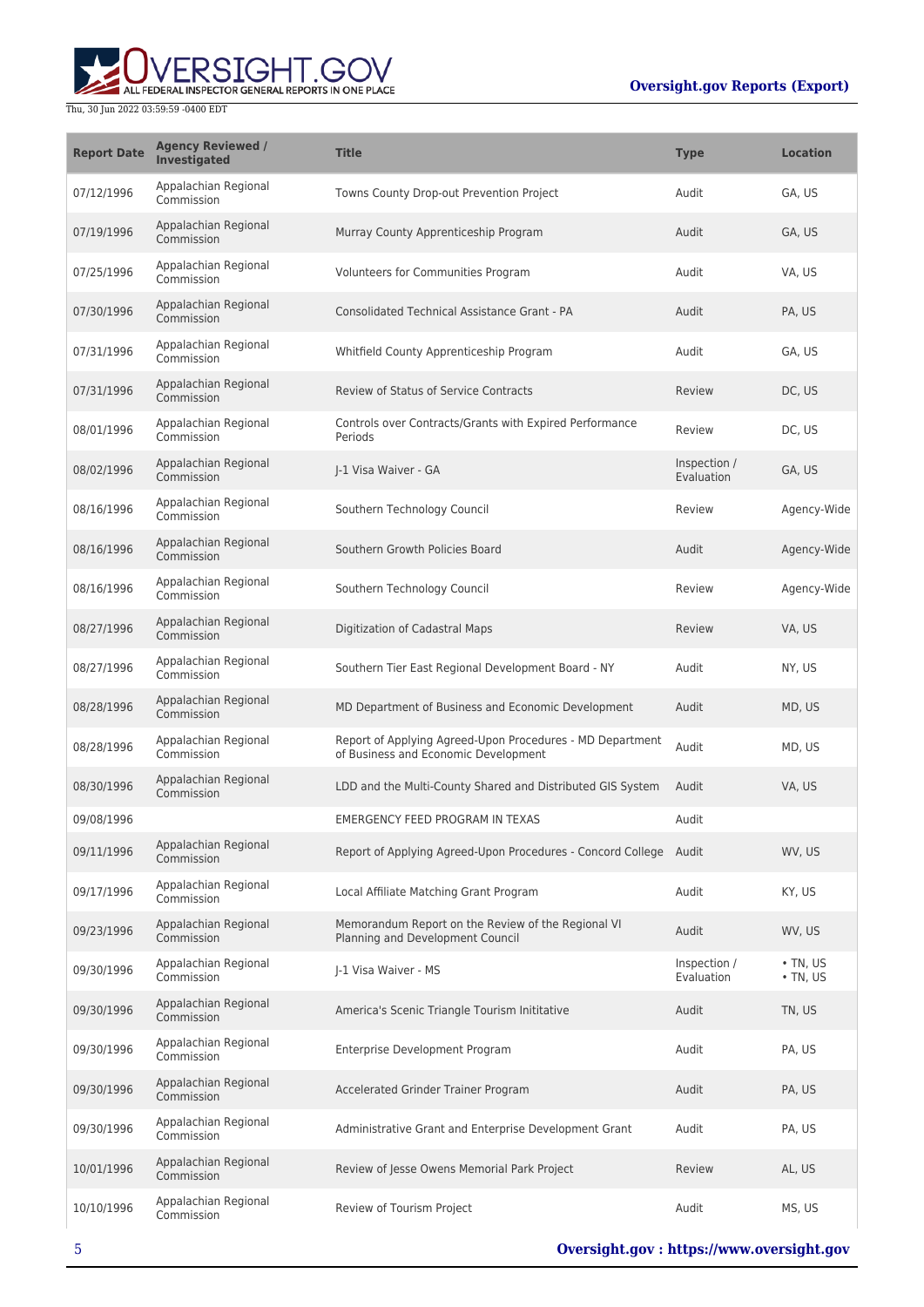

| <b>Report Date</b> | <b>Agency Reviewed /</b><br><b>Investigated</b> | <b>Title</b>                                                                        | <b>Type</b>                | <b>Location</b> |
|--------------------|-------------------------------------------------|-------------------------------------------------------------------------------------|----------------------------|-----------------|
| 10/11/1996         | Appalachian Regional<br>Commission              | Implementation of the Family Center                                                 | Audit                      | PA, US          |
| 10/15/1996         | Appalachian Regional<br>Commission              | Alliance for Manufacturing Competitiveness Phase II                                 | Audit                      | NY, US          |
| 10/18/1996         | Appalachian Regional<br>Commission              | Municipal Partnership Demonstration                                                 | Audit                      | NY, US          |
| 10/18/1996         | Appalachian Regional<br>Commission              | <b>Rail Line Preservation</b>                                                       | Audit                      | NY, US          |
| 10/18/1996         | Appalachian Regional<br>Commission              | Southern Tier West Regional Planning and Development                                | Audit                      | NY, US          |
| 10/22/1996         | Appalachian Regional<br>Commission              | J-1 Visa Waiver - MS                                                                | Inspection /<br>Evaluation | Agency-Wide     |
| 10/25/1996         | Appalachian Regional<br>Commission              | J-1 Waiver Program MDO Medical Services, Inc.                                       | Inspection /<br>Evaluation | Agency-Wide     |
| 10/25/1996         | Appalachian Regional<br>Commission              | Housing Technical Assistance                                                        | Audit                      | NY, US          |
| 10/29/1996         | Appalachian Regional<br>Commission              | Memorandum on Concord College WV                                                    | Audit                      | WV, US          |
| 10/31/1996         | <b>Federal Labor Relations</b><br>Authority     | Semiannual Report to Congress: April 1, 1996 - September 30,<br>1996                | Semiannual<br>Report       | Agency-Wide     |
| 11/01/1996         | Appalachian Regional<br>Commission              | J-1 Visa Waiver - SC                                                                | Inspection /<br>Evaluation | SC, US          |
| 11/29/1996         | Appalachian Regional<br>Commission              | ARC Semi Annual Report to Congress                                                  | Semiannual<br>Report       | Agency-Wide     |
| 12/23/1996         | Appalachian Regional<br>Commission              | Development of long term strategic for economic<br>development                      | Audit                      | KY, US          |
| 01/07/1997         | Appalachian Regional<br>Commission              | Review of Equipment Purchase with ARC Grant Funds                                   | Inspection /<br>Evaluation | SC, US          |
| 01/14/1997         | Appalachian Regional<br>Commission              | Newborn Screening Project                                                           | Audit                      | AL, US          |
| 01/28/1997         | Appalachian Regional<br>Commission              | Home Health Telecommunications Project & Nurse<br>Practitioner Telemedicine Project | Audit                      | SC, US          |
| 02/18/1997         | Appalachian Regional<br>Commission              | J-1 Visa Waiver - KY                                                                | Inspection /<br>Evaluation | KY, US          |
| 02/20/1997         | Appalachian Regional<br>Commission              | Report on Applying Agreed Upon Procedures to NC<br>Department of Administration     | Audit                      | NC, US          |
| 02/20/1997         | Appalachian Regional<br>Commission              | Report of Applying Agreed-Upon Procedures - NC Department<br>of Administration      | Audit                      | NC, US          |
| 03/03/1997         | Appalachian Regional<br>Commission              | Cooperative Tourism Marketing Program to Attract German<br><b>Travelers</b>         | Audit                      | OH, US          |
| 03/12/1997         | Appalachian Regional<br>Commission              | Heritage Corridor Project                                                           | Audit                      | SC, US          |
| 03/19/1997         | Appalachian Regional<br>Commission              | Development Support System                                                          | Audit                      | SC, US          |
| 03/19/1997         | Appalachian Regional<br>Commission              | Library Telecommunications/Computer Network Project                                 | Audit                      | SC, US          |
| 03/26/1997         | Appalachian Regional<br>Commission              | Update Report on Controls and Contacts with Expired<br>Performance Periods          | Inspection /<br>Evaluation | DC, US          |
| 04/28/1997         | Appalachian Regional<br>Commission              | Community Oriented Health Care Project - Financial<br>Statement                     | Audit                      | WV, US          |
| 04/28/1997         | Appalachian Regional<br>Commission              | Land Use Plan                                                                       | Audit                      | PA, US          |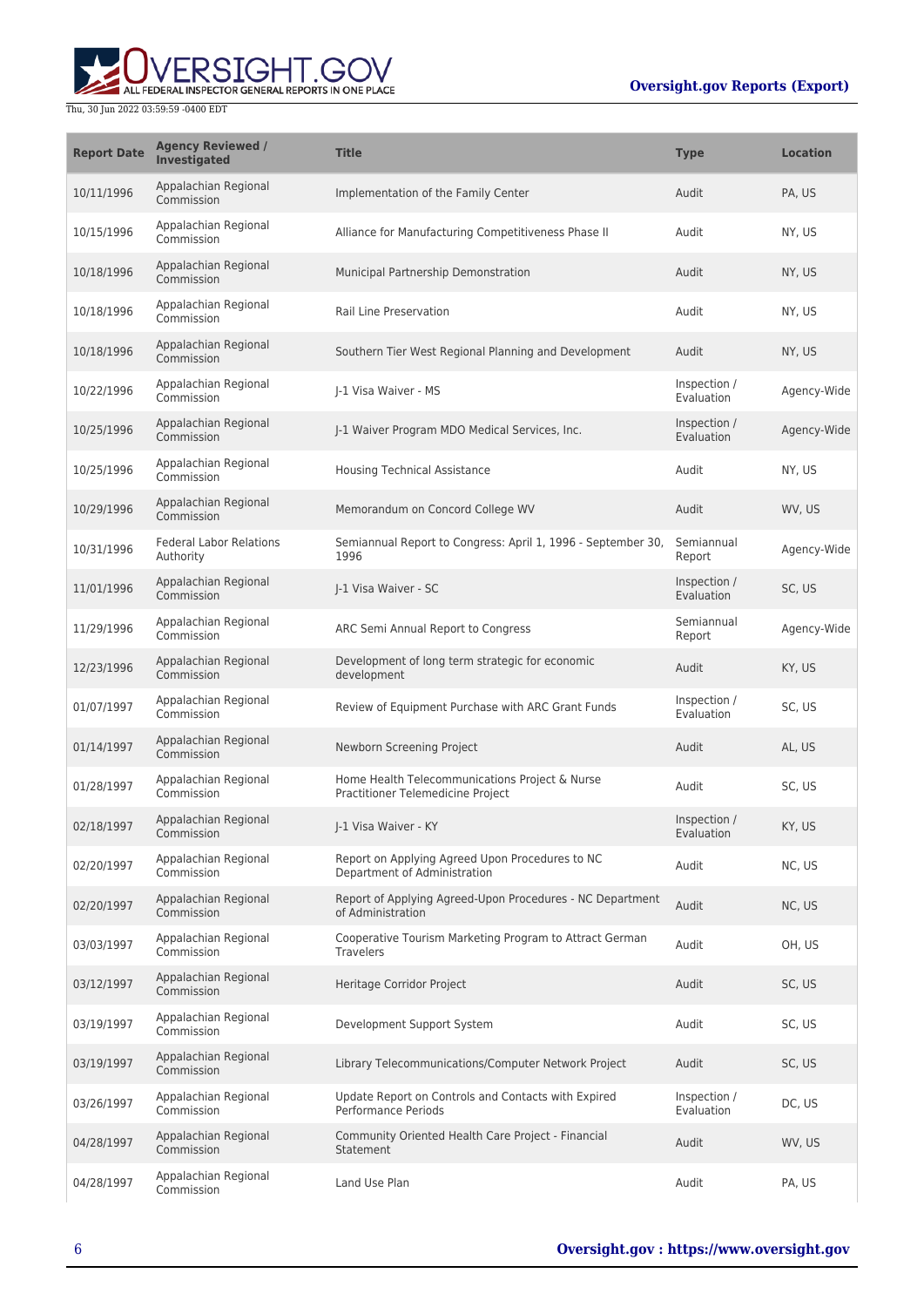ALL FEDERAL INSPECTOR GENERAL REPORTS IN ONE PLACE

| <b>Report Date</b> | <b>Agency Reviewed /</b><br><b>Investigated</b> | <b>Title</b>                                                                 | <b>Type</b>                | <b>Location</b> |
|--------------------|-------------------------------------------------|------------------------------------------------------------------------------|----------------------------|-----------------|
| 04/28/1997         | Appalachian Regional<br>Commission              | Geotechnical Study for Construction of the Crystal Lake Dam<br>and Reservoir | Audit                      | KY, US          |
| 04/28/1997         | Appalachian Regional<br>Commission              | The Launching Pad - A Business Planning Center                               | Audit                      | KY, US          |
| 04/30/1997         | <b>Federal Labor Relations</b><br>Authority     | Semiannual Report to Congress: October 1, 1996 - March 31,<br>1997           | Semiannual<br>Report       | Agency-Wide     |
| 05/07/1997         | Appalachian Regional<br>Commission              | Technology Learning Center for Workforce Academy                             | Audit                      | GA, US          |
| 05/15/1997         | Appalachian Regional<br>Commission              | Technology for Literacy Program Phase II                                     | Audit                      | GA, US          |
| 05/22/1997         | Appalachian Regional<br>Commission              | ARC Semi Annual Report to Congress                                           | Semiannual<br>Report       | Agency-Wide     |
| 05/27/1997         | Appalachian Regional<br>Commission              | MD Department of Transportation State Highway<br>Administration              | Audit                      | MD, US          |
| 07/02/1997         | Appalachian Regional<br>Commission              | Development of a Strategic Vision for the Economy of the<br>state            | Audit                      | TN, US          |
| 07/09/1997         | Appalachian Regional<br>Commission              | Technology 2020                                                              | Audit                      | TN, US          |
| 07/21/1997         | Appalachian Regional<br>Commission              | Consolidated Technical Assistance Grant - KY                                 | Audit                      | KY, US          |
| 07/25/1997         | Appalachian Regional<br>Commission              | KY Appalachia Task Force Strategic Planning Initiative                       | Audit                      | KY, US          |
| 07/29/1997         | Appalachian Regional<br>Commission              | Enhancing Microcomputer Capacity for Improved Capital<br>Planning            | Audit                      | NY, US          |
| 07/31/1997         | Appalachian Regional<br>Commission              | Rural NY Health Network Project                                              | Audit                      | NY, US          |
| 08/04/1997         | Appalachian Regional<br>Commission              | Regional Geographic Information System                                       | Audit                      | PA, US          |
| 08/04/1997         | Appalachian Regional<br>Commission              | Sustainable Communities Initiative                                           | Audit                      | KY, US          |
| 08/13/1997         | Appalachian Regional<br>Commission              | Advanced Manufacturing Resource Center                                       | Audit                      | NY, US          |
| 08/21/1997         | Appalachian Regional<br>Commission              | Memorandum Report on Contracting and Procurement<br>Practices                | Audit                      | PA, US          |
| 08/27/1997         | Appalachian Regional<br>Commission              | Base Quality System Development and Implementation<br>Project                | Audit                      | NY, US          |
| 09/10/1997         | Appalachian Regional<br>Commission              | I-1 Visa Waiver - AL                                                         | Inspection /<br>Evaluation | AL, US          |
| 09/16/1997         | Appalachian Regional<br>Commission              | Status of Chautauqua County Industrial Development Agency                    | Audit                      | Agency-Wide     |
| 09/23/1997         | Appalachian Regional<br>Commission              | Workforce Development Project                                                | Audit                      | PA, US          |
| 09/23/1997         | Appalachian Regional<br>Commission              | State Wide Manufacturing Marketing Network                                   | Audit                      | PA, US          |
| 09/30/1997         | Appalachian Regional<br>Commission              | I-1 Visa Waiver - WV                                                         | Inspection /<br>Evaluation | WV, US          |
| 10/21/1997         | Appalachian Regional<br>Commission              | ARC FY 2007 Financial Management System                                      | Inspection /<br>Evaluation | DC, US          |
| 10/31/1997         | <b>Federal Labor Relations</b><br>Authority     | Semiannual Report to Congress: April 1, 1997 - September 30,<br>1997         | Semiannual<br>Report       | Agency-Wide     |
| 11/18/1997         | Appalachian Regional<br>Commission              | Review of Northeast AL Manufacturing Technology<br>Consortium                | Audit                      | AL, US          |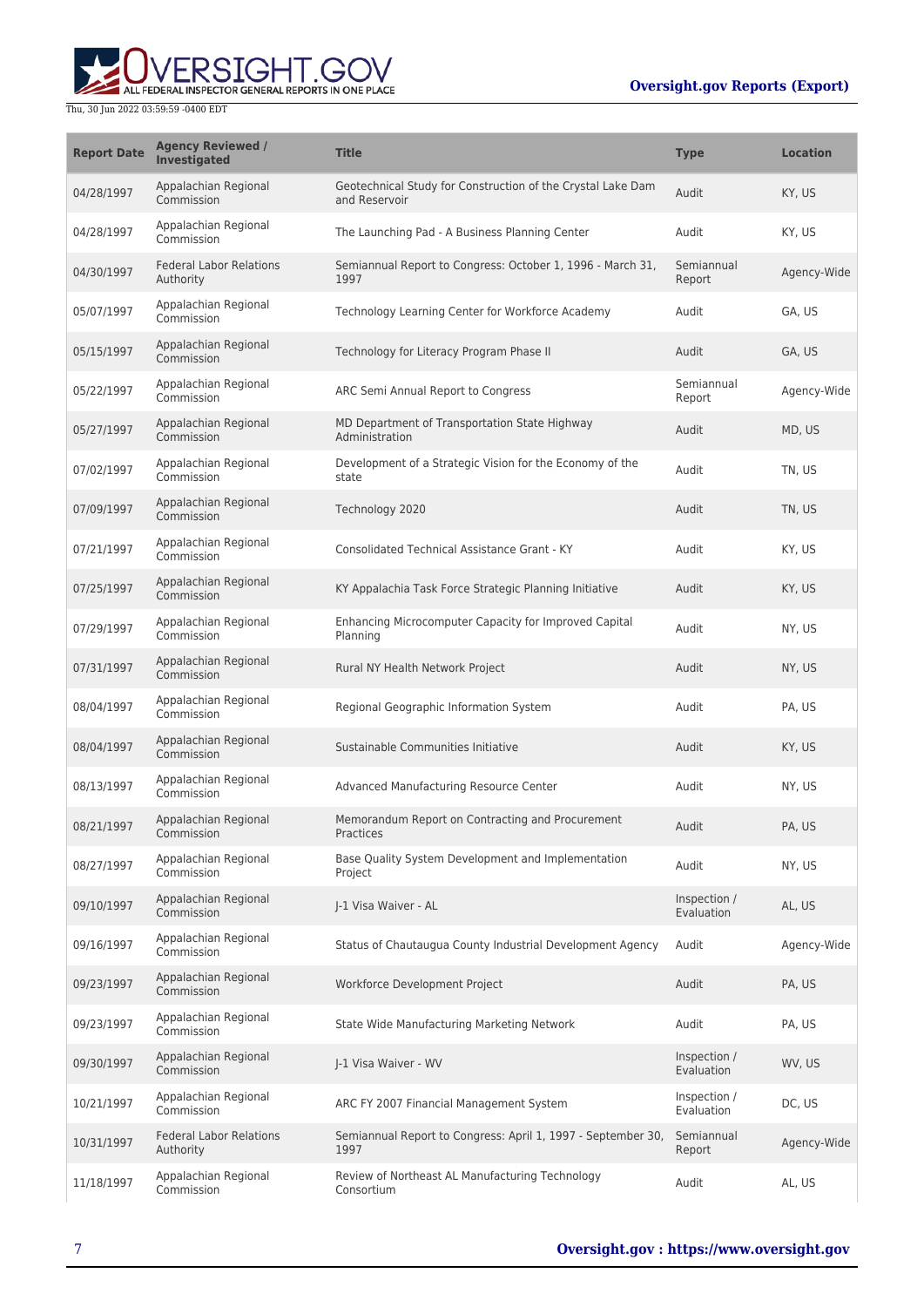

| <b>Report Date</b> | <b>Agency Reviewed /</b><br><b>Investigated</b> | <b>Title</b>                                                                                 | <b>Type</b>                | <b>Location</b> |
|--------------------|-------------------------------------------------|----------------------------------------------------------------------------------------------|----------------------------|-----------------|
| 11/20/1997         | Appalachian Regional<br>Commission              | Distance Learning Expansion Project                                                          | Audit                      | MD, US          |
| 11/20/1997         | Appalachian Regional<br>Commission              | Integrated Microscope Facility                                                               | Audit                      | MD, US          |
| 11/25/1997         | Appalachian Regional<br>Commission              | ARC Semi Annual Report to Congress                                                           | Semiannual<br>Report       | Agency-Wide     |
| 11/27/1997         | Appalachian Regional<br>Commission              | High Performance Computing Equipment for Industry and<br>Academia                            | Audit                      | MD, US          |
| 12/18/1997         | Appalachian Regional<br>Commission              | <b>Consolidated Technical Assistance Grant - PA</b>                                          | Audit                      | PA, US          |
| 12/31/1997         | Appalachian Regional<br>Commission              | Tri-County Council for Western MD                                                            | Audit                      | MD, US          |
| 01/08/1998         | Appalachian Regional<br>Commission              | Review of Leadership and Civic Infrastructure Initiative Project Audit                       |                            | MS, US          |
| 01/12/1998         | Appalachian Regional<br>Commission              | Technology Development Incubator                                                             | Audit                      | SC, US          |
| 01/13/1998         | Appalachian Regional<br>Commission              | <b>Consolidated Technical Assistance Grant - TN</b>                                          | Audit                      | TN, US          |
| 01/16/1998         | Appalachian Regional<br>Commission              | International Business Development in Appalachia TN                                          | Audit                      | TN, US          |
| 02/02/1998         | Appalachian Regional<br>Commission              | Internal Strategic Planning                                                                  | Audit                      | AL, US          |
| 02/04/1998         | Appalachian Regional<br>Commission              | J-1 Visa Waiver - NC                                                                         | Inspection /<br>Evaluation | Agency-Wide     |
| 02/13/1998         | Appalachian Regional<br>Commission              | Morehead State University/St. Clair Medical Center Child Care<br>Center                      | Audit                      | GA, US          |
| 02/13/1998         | Appalachian Regional<br>Commission              | Historic Resource Development Project                                                        | Audit                      | KY, US          |
| 02/26/1998         | Appalachian Regional<br>Commission              | Report of Applying Agreed-Upon Procedures - Appalachian<br>School of Law                     | Audit                      | VA, US          |
| 02/26/1998         | Appalachian Regional<br>Commission              | VA Department of Housing and Community Development                                           | Audit                      | VA, US          |
| 02/28/1998         | Office of Personnel<br>Management               | Report on the Use of Silent PPOs In The Federal Employees<br><b>Health Benefits Program</b>  | Other                      |                 |
| 03/10/1998         | Appalachian Regional<br>Commission              | Marketing and Business Expansion Program                                                     | Audit                      | PA, US          |
| 03/11/1998         | Appalachian Regional<br>Commission              | Report of Applying Agreed-Upon Procedures                                                    | Audit                      | WV, US          |
| 03/12/1998         | Appalachian Regional<br>Commission              | Manufacturing Assistance Center                                                              | Audit                      | PA, US          |
| 03/13/1998         | Appalachian Regional<br>Commission              | Clay County Board of Health                                                                  | Audit                      | WV, US          |
| 03/16/1998         | Appalachian Regional<br>Commission              | I-1 Visa Waiver - TN                                                                         | Inspection /<br>Evaluation | Agency-Wide     |
| 03/17/1998         | Appalachian Regional<br>Commission              | Report of Applying Agreed-Upon Procedures - The Economic<br>Planning and Development Council | Audit                      | PA, US          |
| 03/18/1998         | Appalachian Regional<br>Commission              | J-1 Visa Waiver - GA                                                                         | Inspection /<br>Evaluation | GA, US          |
| 03/20/1998         | Appalachian Regional<br>Commission              | Report of Applying Agreed-Upon Procedures - The PA State<br>University                       | Audit                      | PA, US          |
| 03/25/1998         | Appalachian Regional<br>Commission              | Textile and Carpet Information Exchange Service<br>Demonstration                             | Audit                      | GA, US          |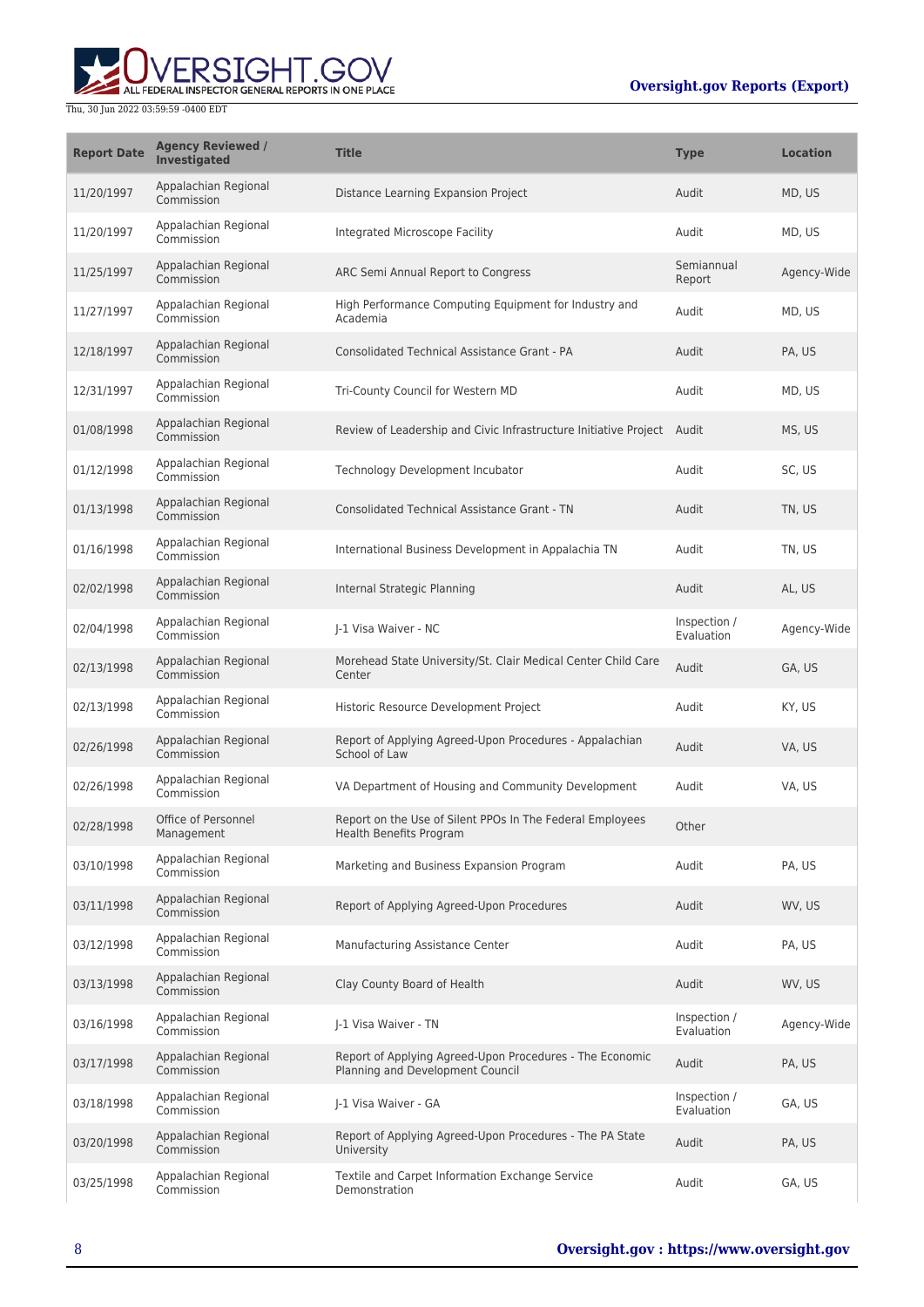

| <b>Report Date</b> | <b>Agency Reviewed /</b><br><b>Investigated</b> | <b>Title</b>                                                                        | <b>Type</b>                | <b>Location</b> |
|--------------------|-------------------------------------------------|-------------------------------------------------------------------------------------|----------------------------|-----------------|
| 03/26/1998         | Appalachian Regional<br>Commission              | Survey Report of ARC Grants Awarded for infrastructure<br>Project                   | Inspection /<br>Evaluation | DC, US          |
| 03/31/1998         | Appalachian Regional<br>Commission              | Customized Industrial Training                                                      | Audit                      | TN, US          |
| 03/31/1998         | Appalachian Regional<br>Commission              | DeKalb Solid Waste Landfill                                                         | Audit                      | MS, US          |
| 03/31/1998         | Appalachian Regional<br>Commission              | Kemper County Lake Assess Road                                                      | Audit                      | MS, US          |
| 03/31/1998         | Appalachian Regional<br>Commission              | Community Oriented Health Care Project                                              | Audit                      | WV, US          |
| 04/08/1998         | Appalachian Regional<br>Commission              | Report of Applying Agreed-Upon Procedures - Fay-Penn<br>Economic CouncilDecelopment | Audit                      | PA, US          |
| 04/13/1998         | <b>Federal Labor Relations</b><br>Authority     | Semiannual Report to Congress: October 1, 1997 - March 31,<br>1998                  | Semiannual<br>Report       | Agency-Wide     |
| 04/15/1998         | Appalachian Regional<br>Commission              | Deleware-Chenango-Madison-Otsego Career Academy                                     | Audit                      | NY, US          |
| 04/15/1998         | Appalachian Regional<br>Commission              | Northwest PA Regional Planning and Development<br>Commission                        | Audit                      | PA, US          |
| 04/15/1998         | Appalachian Regional<br>Commission              | Phase I, Equipment Project                                                          | Audit                      | KY, US          |
| 04/17/1998         | Appalachian Regional<br>Commission              | Big Sandy Telecommunications Center Phases I                                        | Audit                      | KY, US          |
| 04/24/1998         | Appalachian Regional<br>Commission              | Internationalization of KY Appalachian Counties                                     | Audit                      | KY, US          |
| 04/30/1998         | Appalachian Regional<br>Commission              | ARC Semi Annual Report to Congress                                                  | Semiannual<br>Report       | Agency-Wide     |
| 05/04/1998         | Appalachian Regional<br>Commission              | International Development Enhancement and Expansion<br>Project                      | Audit                      | WV, US          |
| 05/20/1998         | Appalachian Regional<br>Commission              | North GA Waste Management Project                                                   | Audit                      | GA, US          |
| 06/01/1998         | Appalachian Regional<br>Commission              | AL Export - A Targeted Export Assistance and Management<br><b>Training Program</b>  | Audit                      | AL, US          |
| 06/17/1998         | Appalachian Regional<br>Commission              | I-1 Visa Waiver - VA                                                                | Inspection /<br>Evaluation | Agency-Wide     |
| 06/18/1998         | Appalachian Regional<br>Commission              | I-1 Visa Waiver - AL                                                                | Inspection /<br>Evaluation | Agency-Wide     |
| 07/07/1998         | Appalachian Regional<br>Commission              | J-1 Visa Waiver - KY                                                                | Inspection /<br>Evaluation | Agency-Wide     |
| 08/07/1998         | Appalachian Regional<br>Commission              | Consolidated Technical Assistance Grant - OH                                        | Audit                      | OH, US          |
| 08/10/1998         | Appalachian Regional<br>Commission              | J-1 Visa Waiver - OH                                                                | Inspection /<br>Evaluation | Agency-Wide     |
| 08/19/1998         | Appalachian Regional<br>Commission              | Interagency Day Care Center Project                                                 | Audit                      | OH, US          |
| 08/25/1998         | Appalachian Regional<br>Commission              | Controls over Contracts/Grants with Expired Performance<br>Periods                  | Inspection /<br>Evaluation | DC, US          |
| 09/22/1998         | Appalachian Regional<br>Commission              | Rural Action Leadership and Civic Development Inititative                           | Audit                      | OH, US          |
| 09/22/1998         | Appalachian Regional<br>Commission              | Review of Funds for Appalachian Industrial Retraining                               | Audit                      | OH, US          |
| 10/06/1998         | Appalachian Regional<br>Commission              | J-1 Visa Waiver - PA                                                                | Inspection /<br>Evaluation | Agency-Wide     |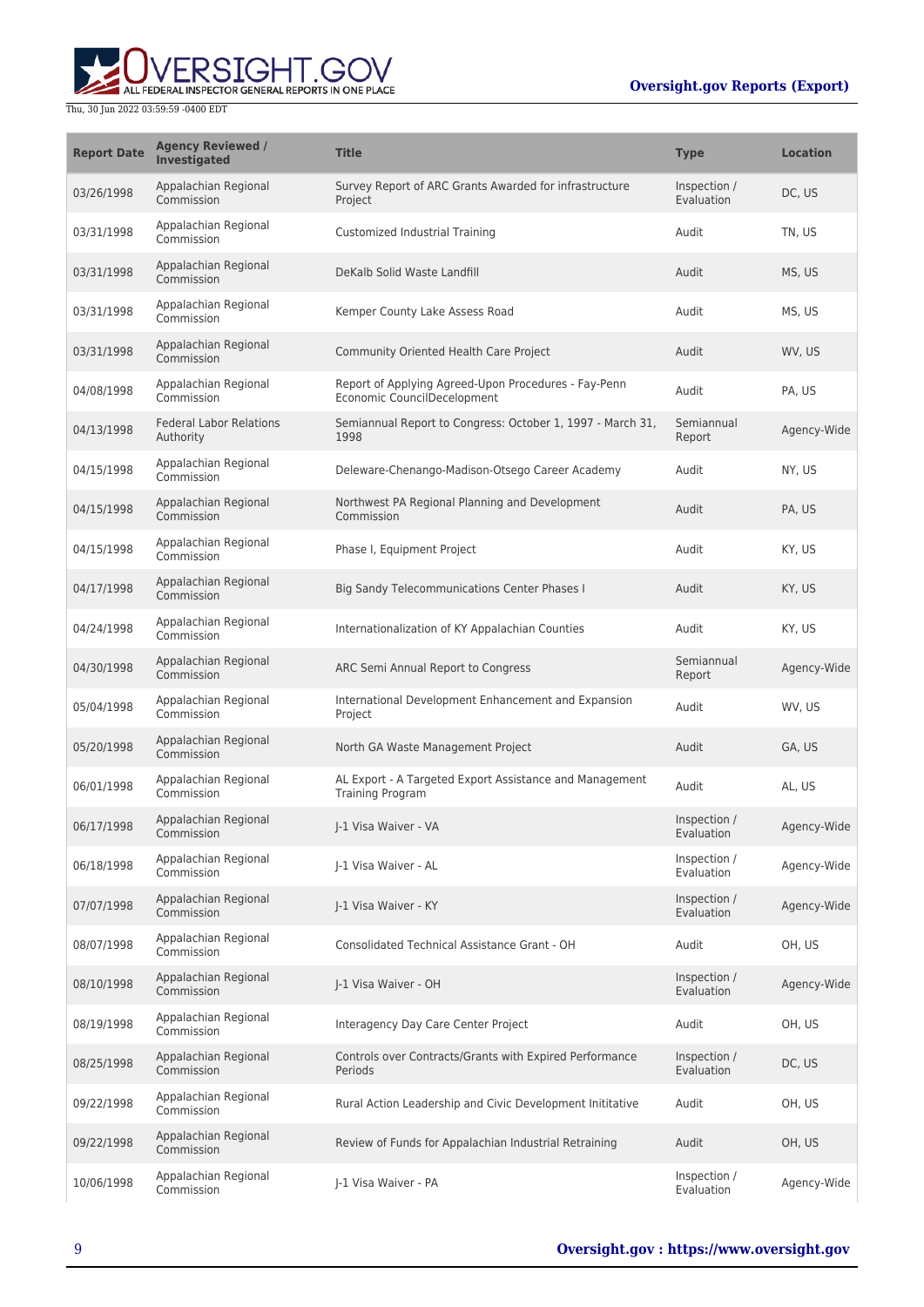# UVERSIGHT.GOV

| <b>Report Date</b> | <b>Agency Reviewed /</b><br><b>Investigated</b> | <b>Title</b>                                                                                                                   | <b>Type</b>                | <b>Location</b>      |
|--------------------|-------------------------------------------------|--------------------------------------------------------------------------------------------------------------------------------|----------------------------|----------------------|
| 10/15/1998         | Appalachian Regional<br>Commission              | I-1 Visa Waiver - NY                                                                                                           | Inspection /<br>Evaluation | Agency-Wide          |
| 10/30/1998         | <b>Federal Labor Relations</b><br>Authority     | Semiannual Report to Congress: April 1, 1998 - September 30,<br>1998                                                           | Semiannual<br>Report       | Agency-Wide          |
| 11/20/1998         | Appalachian Regional<br>Commission              | Enhancement of Business School Technology                                                                                      | Audit                      | MD, US               |
| 11/20/1998         | Appalachian Regional<br>Commission              | Tri-Cities Appalachian International Trading Network                                                                           | Audit                      | TN, US               |
| 11/20/1998         | Appalachian Regional<br>Commission              | ARC Semi Annual Report to Congress                                                                                             | Semiannual<br>Report       | Agency-Wide          |
| 12/02/1998         | Appalachian Regional<br>Commission              | Appalachian International Business Center                                                                                      | Audit                      | NC, US               |
| 02/23/1999         | Appalachian Regional<br>Commission              | <b>Consolidated Technical Assistance Grant - MS</b>                                                                            | Audit                      | • MS, US<br>• MS, US |
| 02/26/1999         | Appalachian Regional<br>Commission              | Review Report on Buckhorn Leadership Initiative                                                                                | Audit                      | KY, US               |
| 03/10/1999         | Appalachian Regional<br>Commission              | Lake Cumberland Regional Justice and Victims Advocacy<br>Project                                                               | Audit                      | KY, US               |
| 03/17/1999         | Appalachian Regional<br>Commission              | Controls over Contracts/Grants with Expired Performance<br><b>Periods</b>                                                      | Inspection /<br>Evaluation | DC, US               |
| 03/22/1999         | Appalachian Regional<br>Commission              | Review of Economic Development Information System                                                                              | Audit                      | SC, US               |
| 03/22/1999         | Appalachian Regional<br>Commission              | Review of Telecommunications Adding Rural Counties to<br>AppNet                                                                | Audit                      | SC, US               |
| 03/22/1999         | Appalachian Regional<br>Commission              | Review of Internet Training Facilities Project                                                                                 | Audit                      | SC, US               |
| 03/24/1999         | Appalachian Regional<br>Commission              | Review of Science and Math to go Project                                                                                       | Audit                      | SC, US               |
| 03/25/1999         | Appalachian Regional<br>Commission              | Review of the McCreary County Educational Development<br>Foundation                                                            | Audit                      | KY, US               |
| 03/31/1999         | Office of Personnel<br>Management               | Semiannual Report to Congress October 1, 1998 - March 31,<br>1999                                                              | Semiannual<br>Report       | Agency-Wide          |
| 03/31/1999         | Appalachian Regional<br>Commission              | Review of The Presbyterian Child Welfare Agency - Breathitt<br>Montessori Pre-School Relocation                                | Audit                      | KY, US               |
| 03/31/1999         | Appalachian Regional<br>Commission              | Review of The Presbyterian Child Welfare Agency                                                                                | Audit                      | KY, US               |
| 04/14/1999         | <b>Federal Labor Relations</b><br>Authority     | Management Letter- Reviewing and Revising Pre 1995<br>Delegations of Authority, Memoranda of Understanding and<br>Instructions | Other                      | Agency-Wide          |
| 04/22/1999         | Appalachian Regional<br>Commission              | J-1 Visa Waiver - AL                                                                                                           | Inspection /<br>Evaluation | Agency-Wide          |
| 04/30/1999         | Appalachian Regional<br>Commission              | <b>GA RLF</b>                                                                                                                  | Audit                      | GA, US               |
| 04/30/1999         | <b>Federal Labor Relations</b><br>Authority     | Semiannual Report to Congress: October 1, 1998 - March 31,<br>1999                                                             | Semiannual<br>Report       | Agency-Wide          |
| 05/05/1999         | Appalachian Regional<br>Commission              | Review of AL Strategic Plan for Telecommunications                                                                             | Audit                      | AL, US               |
| 05/05/1999         | Appalachian Regional<br>Commission              | Review of Consolidated Technical Assistance Program                                                                            | Audit                      | AL, US               |
| 05/14/1999         | Appalachian Regional<br>Commission              | Review of Debkilb County Tourism/Business Development<br>Center                                                                | Audit                      | AL, US               |
| 05/26/1999         | Appalachian Regional<br>Commission              | Survey Report - Review of Jefferson County Distance Learning                                                                   | Audit                      | AL, US               |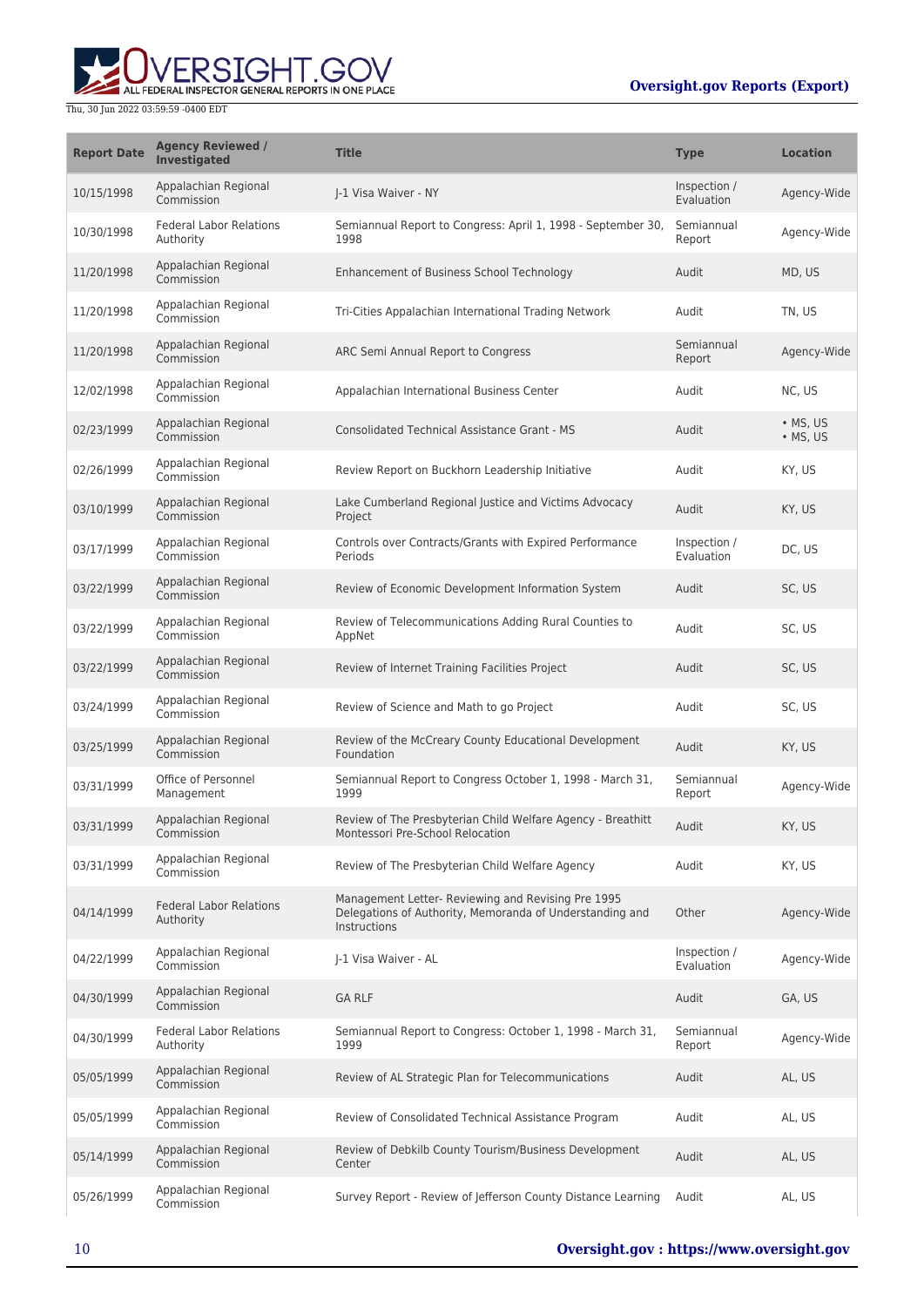

| <b>Report Date</b> | <b>Agency Reviewed /</b><br>Investigated    | <b>Title</b>                                                              | <b>Type</b>                | <b>Location</b> |
|--------------------|---------------------------------------------|---------------------------------------------------------------------------|----------------------------|-----------------|
| 06/02/1999         | Appalachian Regional<br>Commission          | ARC Semi Annual Report to Congress                                        | Semiannual<br>Report       | Agency-Wide     |
| 07/01/1999         | Appalachian Regional<br>Commission          | Review of Entrepreneurial Education Project                               | Audit                      | GA. US          |
| 07/01/1999         | Appalachian Regional<br>Commission          | <b>Consolidated Technical Assistance Grant - WV</b>                       | Audit                      | WV, US          |
| 07/08/1999         | Appalachian Regional<br>Commission          | Southwest Regional Jail/Industrial Park Water Project                     | Audit                      | WV, US          |
| 08/05/1999         | Appalachian Regional<br>Commission          | Survey of Timeliness of Claims Processing & Follow-up Action              | Inspection /<br>Evaluation | DC, US          |
| 08/25/1999         | Appalachian Regional<br>Commission          | I-1 Visa Waiver - NY                                                      | Inspection /<br>Evaluation | Agency-Wide     |
| 08/25/1999         | Appalachian Regional<br>Commission          | Training Tomorrow's Workforce                                             | Audit                      | KY, US          |
| 08/31/1999         | Appalachian Regional<br>Commission          | Northern Tier Regional Planning and Development Council                   | Audit                      | PA, US          |
| 08/31/1999         | Appalachian Regional<br>Commission          | TN Quality Award Alliance Global Market Development Phase<br>$\mathbf{H}$ | Audit                      | TN, US          |
| 09/03/1999         | Appalachian Regional<br>Commission          | <b>NC Technical Assistance</b>                                            | Audit                      | NC, US          |
| 09/15/1999         | Appalachian Regional<br>Commission          | PA Department of Community and Economic Development                       | Audit                      | PA, US          |
| 09/20/1999         | Appalachian Regional<br>Commission          | TN Regional Entrepreneurial initiative                                    | Audit                      | TN, US          |
| 09/24/1999         | Appalachian Regional<br>Commission          | Rockcastle County Economic Development Initiative                         | Audit                      | KY, US          |
| 09/29/1999         | Appalachian Regional<br>Commission          | Grant Agreement Expenditures Audit NC                                     | Audit                      | NC, US          |
| 09/30/1999         | Office of Personnel<br>Management           | Semiannual Report to Congress April 1, 1999 - September 30,<br>1999       | Semiannual<br>Report       | Agency-Wide     |
| 09/30/1999         | Appalachian Regional<br>Commission          | I-1 Visa Waiver - AL                                                      | Inspection /<br>Evaluation | Agency-Wide     |
| 09/30/1999         | Appalachian Regional<br>Commission          | Facilities Master Planning Project                                        | Audit                      | OH, US          |
| 09/30/1999         | Appalachian Regional<br>Commission          | Review of Rural Health and Wellness Program                               | Audit                      | KY, US          |
| 10/07/1999         | <b>Federal Labor Relations</b><br>Authority | Semiannual Report to Congress: April 1, 1999 - September 30,<br>1999      | Semiannual<br>Report       | Agency-Wide     |
| 10/20/1999         | Appalachian Regional<br>Commission          | OH University Southern Campus Technology Outreach Center                  | Audit                      | OH, US          |
| 10/20/1999         | Appalachian Regional<br>Commission          | Review of Welding Laboratory/Classroom Project                            | Audit                      | NY, US          |
| 10/22/1999         | Appalachian Regional<br>Commission          | Review of Wrap Around Child Care Project                                  | Audit                      | NY, US          |
| 10/27/1999         | Appalachian Regional<br>Commission          | Review of Southern Tier Rail Line Development Project                     | Audit                      | NY, US          |
| 10/27/1999         | Appalachian Regional<br>Commission          | Review of Rail line Preservation Project                                  | Audit                      | NY, US          |
| 10/28/1999         | Appalachian Regional<br>Commission          | Purchasing of Goods and Services                                          | Inspection /<br>Evaluation | DC, US          |
| 11/01/1999         | Appalachian Regional<br>Commission          | ARC Semi Annual Report to Congress                                        | Semiannual<br>Report       | Agency-Wide     |